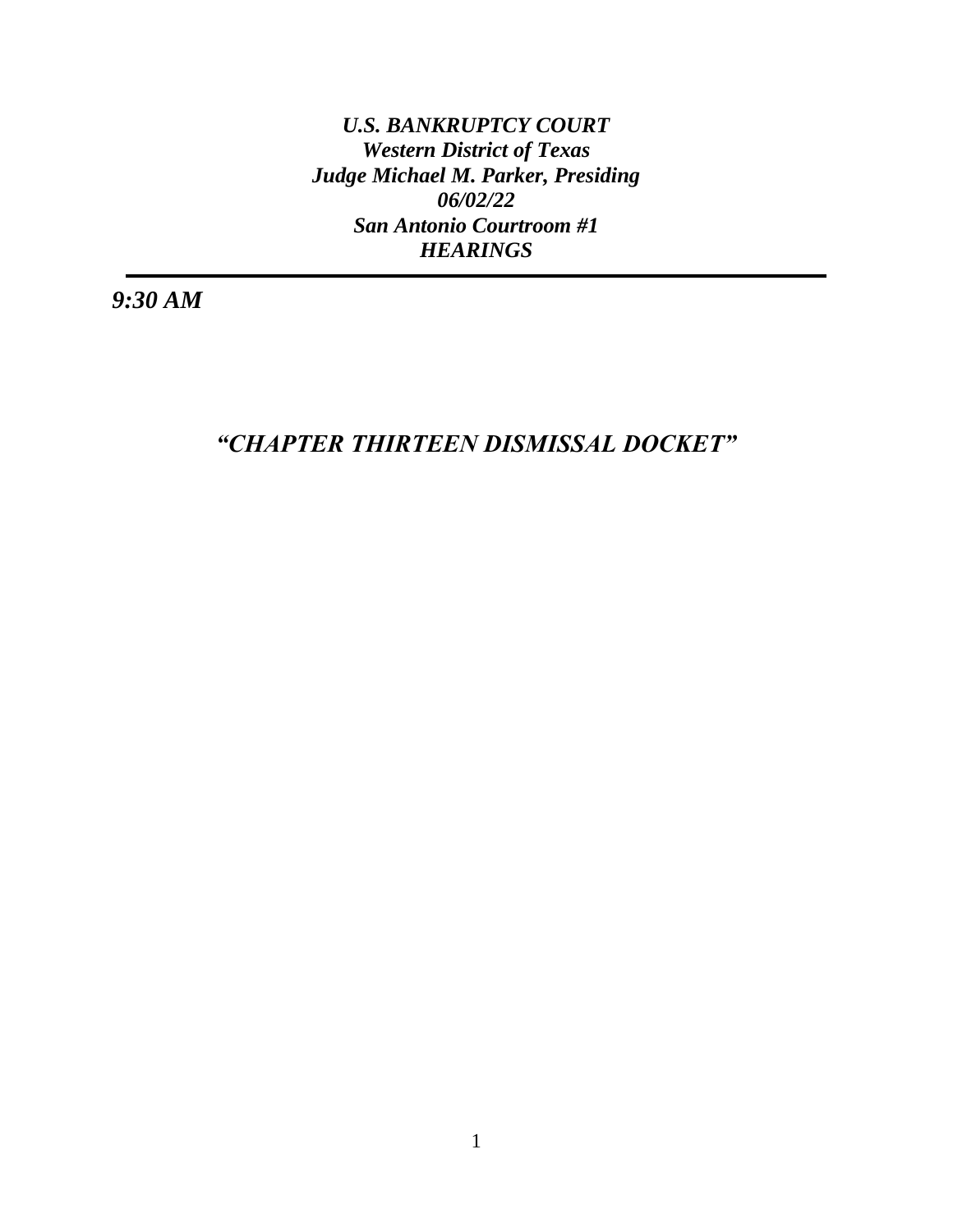#### **18-52086-mmp Crystal Olguin Chapter: 13**

Joris Robert Vanhemelrijck representing Crystal Olguin (Debtor) Mary K. Viegelahn (Trustee)

*#72* Debtor's Motion to Modify Plan in Response to Trustee's Motion to Dismiss, Surrender Property, and First Request for Additional Attorney's Fees filed by Joris Robert Vanhemelrijck for Debtor Crystal Olguin. ((Related Document(s): **[67](https://txwb-ecf.sso.dcn/doc1/180026820345)** Trustee's Motion to Dismiss Case for Failure to Make Plan Payments. *\*\*\*RESET FROM 5/10/2022 – NO FURTHER NOTICE\*\*\*.*

#### **MOOT-DISMISSAL WILL BE GRANTED**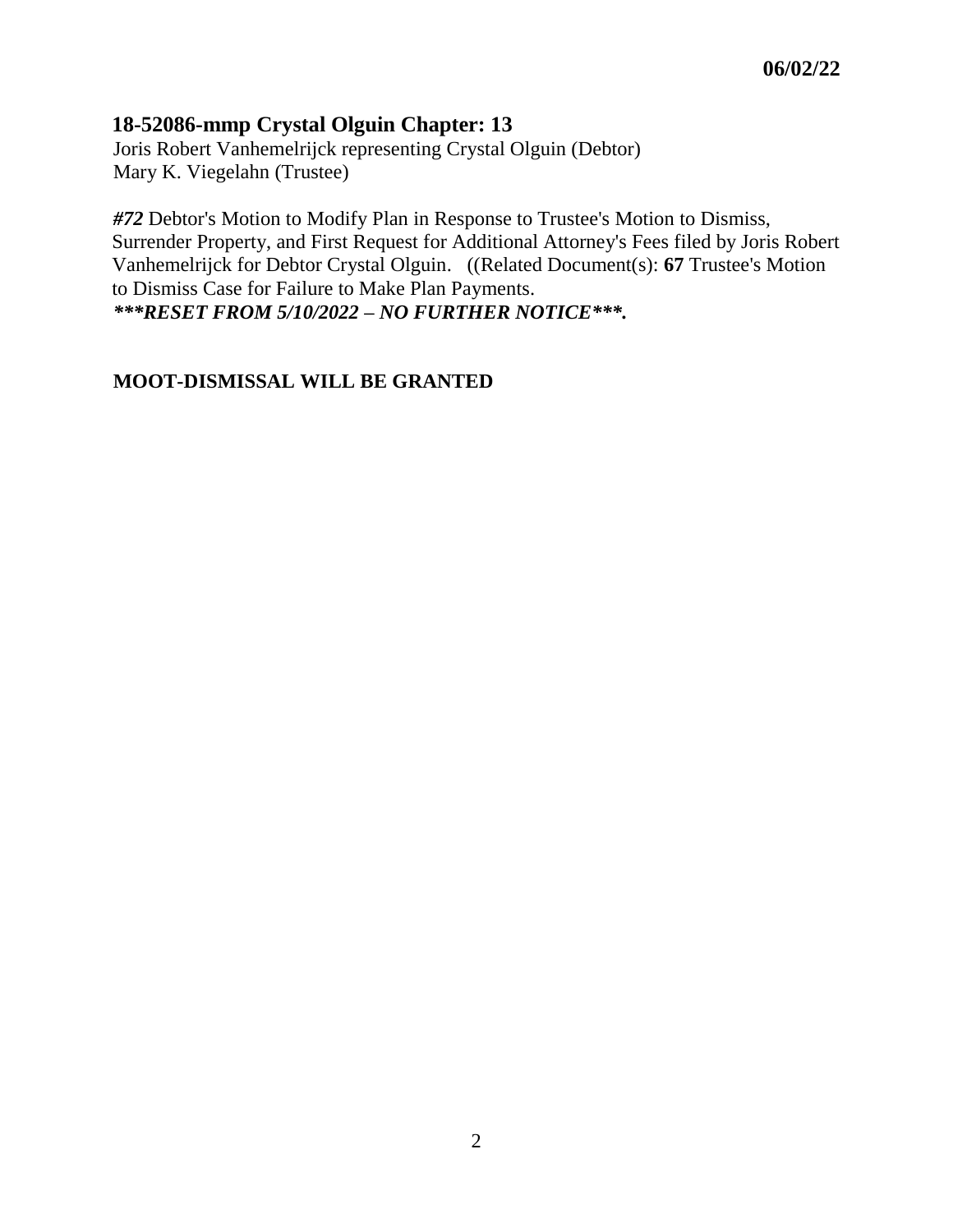*10:00 AM*

*"CHAPTER THIRTEEN CONFIRMATION DOCKET"*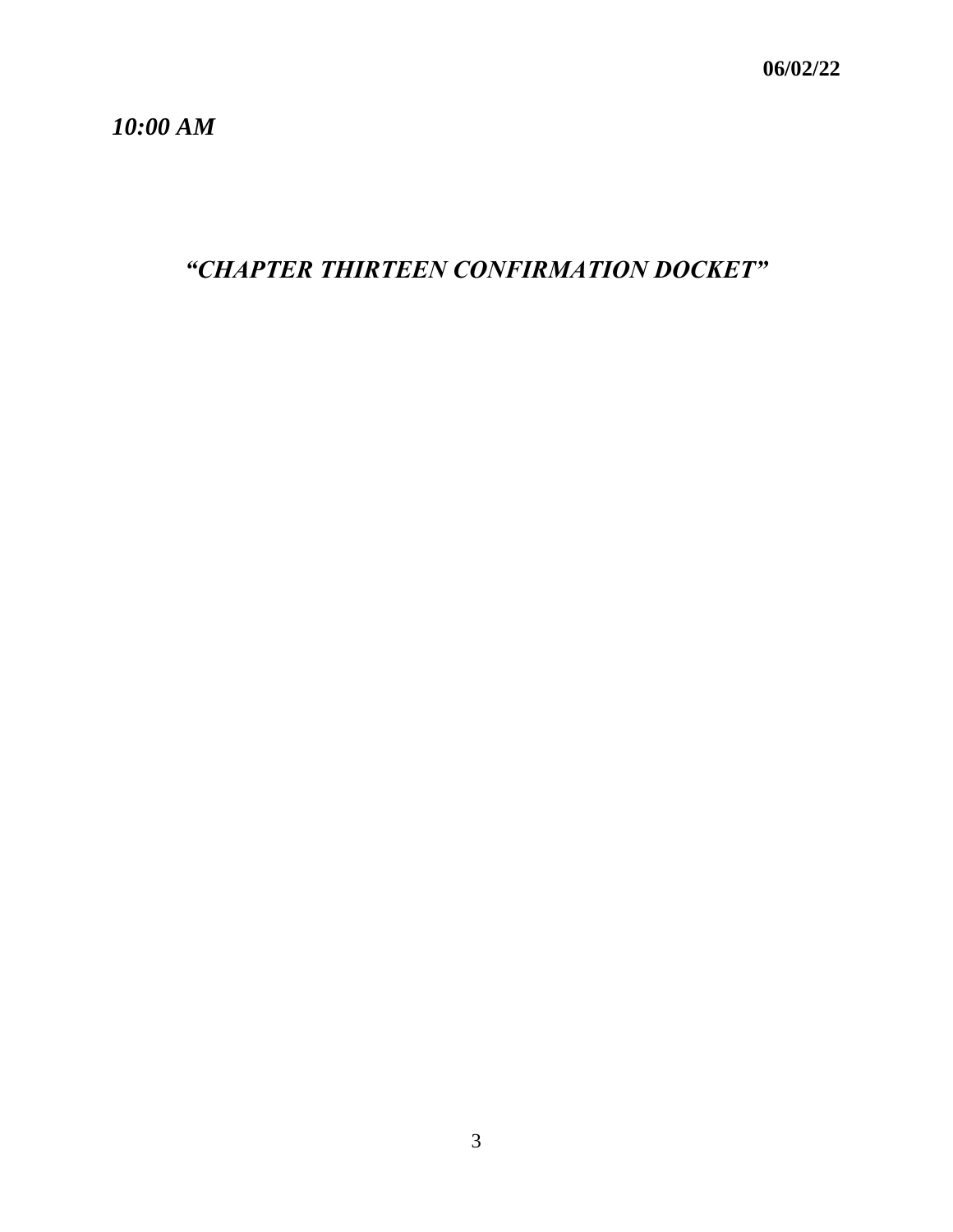*1:30 PM*

# *"CHAPTER THIRTEEN MISCELLANEOUS DOCKET"*

#### **22-50460-mmp Blanca Angelica De La Vega Chapter: 13**

PRO SE Blanca Angelica De La Vega (Debtor) Mary K. Viegelahn (Trustee)

*#11* Order to Blanca Angelica De La Vega, Debtor to Appear and Show Cause **IN PERSON** why this case should not be Dismissed because of the filing of several cases.

### **22-50470-mmp Wanda Marie Bedford Chapter: 13**

Magdalena Gonzales representing Wanda Marie Bedford (Debtor) Mary K. Viegelahn (Trustee)

*#7* Order to Magdalena Gonzales, Attorney for Debtor and Wanda Marie Bedford, Debtor to Appear and Show Cause **IN PERSON or by WEBEX** why this case should not be Dismissed because of the filing of several cases.

### **RESET 6/13/2022 AT 10AM**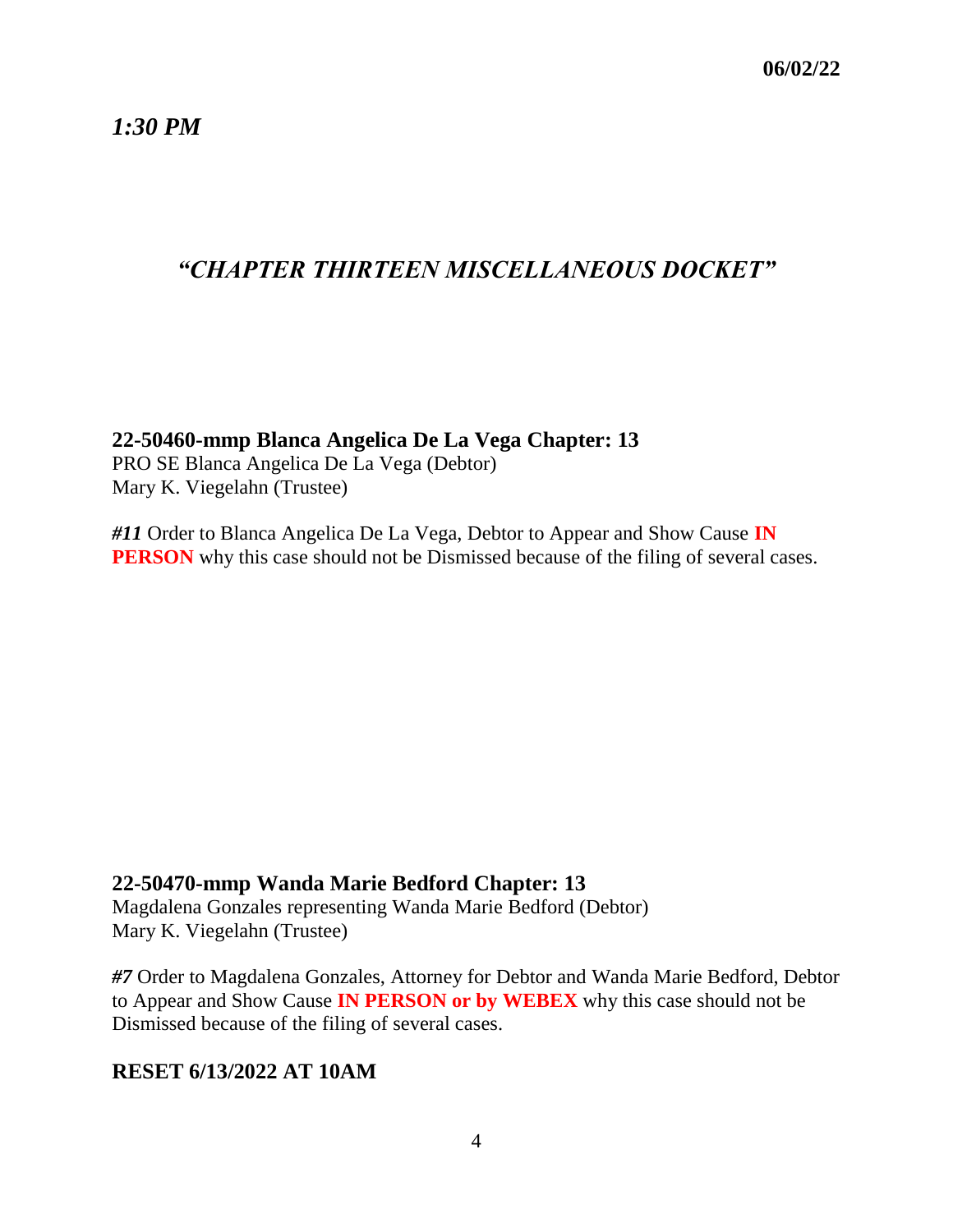#### **16-51888-mmp Jagadeesh Puppala and Doris E. Puppala Chapter: 13** Heidi McLeod representing Jagadeesh Puppala (Debtor) Heidi McLeod representing Doris E. Puppala (Debtor) Mary K. Viegelahn (Trustee)

*#80* Application to Employ Attorney, Justin Dean filed by Heidi McLeod for Debtors Doris E. Puppala, Jagadeesh Puppala.

#### **AGREED ORDER SUBMITTED 5/19/22**

*#84* Objection to Exemption filed by Trustee, Mary K Viegelahn.

### **AGREED ORDER TO COME FROM TRUSTEE**

*#90* Amended Objection filed by Trustee Mary K Viegelahn (related document(s): *[79]* Amended Schedule A/B filed by Heidi McLeod for Debtors Doris E. Puppala, Jagadeesh Puppala. *\*\*\*ALL THE ABOVE RESET FROM 5/10/22 – NO FURTHER NOTICE\*\*\*.*

### **AGREED ORDER TO COME FROM TRUSTEE**

**17-52402-mmp Rebecca Rios Gonzales and Alvino Gonzales Chapter: 13** Heidi McLeod representing Rebecca Rios Gonzales (Debtor) Heidi McLeod representing Alvino Gonzales (Debtor) Mary K. Viegelahn (Trustee)

*#110* Amended Motion filed by Heidi McLeod for Debtors Alvino Gonzales, Rebecca Rios Gonzales (Related Document(s): *[101]* Motion to Modify Chapter 13 Plan to Add Post Petition Mortgage Arrearage filed by Heidi McLeod for Debtors Alvino Gonzales, Rebecca Rios Gonzales.

*\*\*\*RESET FROM 5/10/22 – REFINANCING TO BE COMPLETED WITHIN 90 DAYS - NO FURTHER NOTICE\*\*\*.*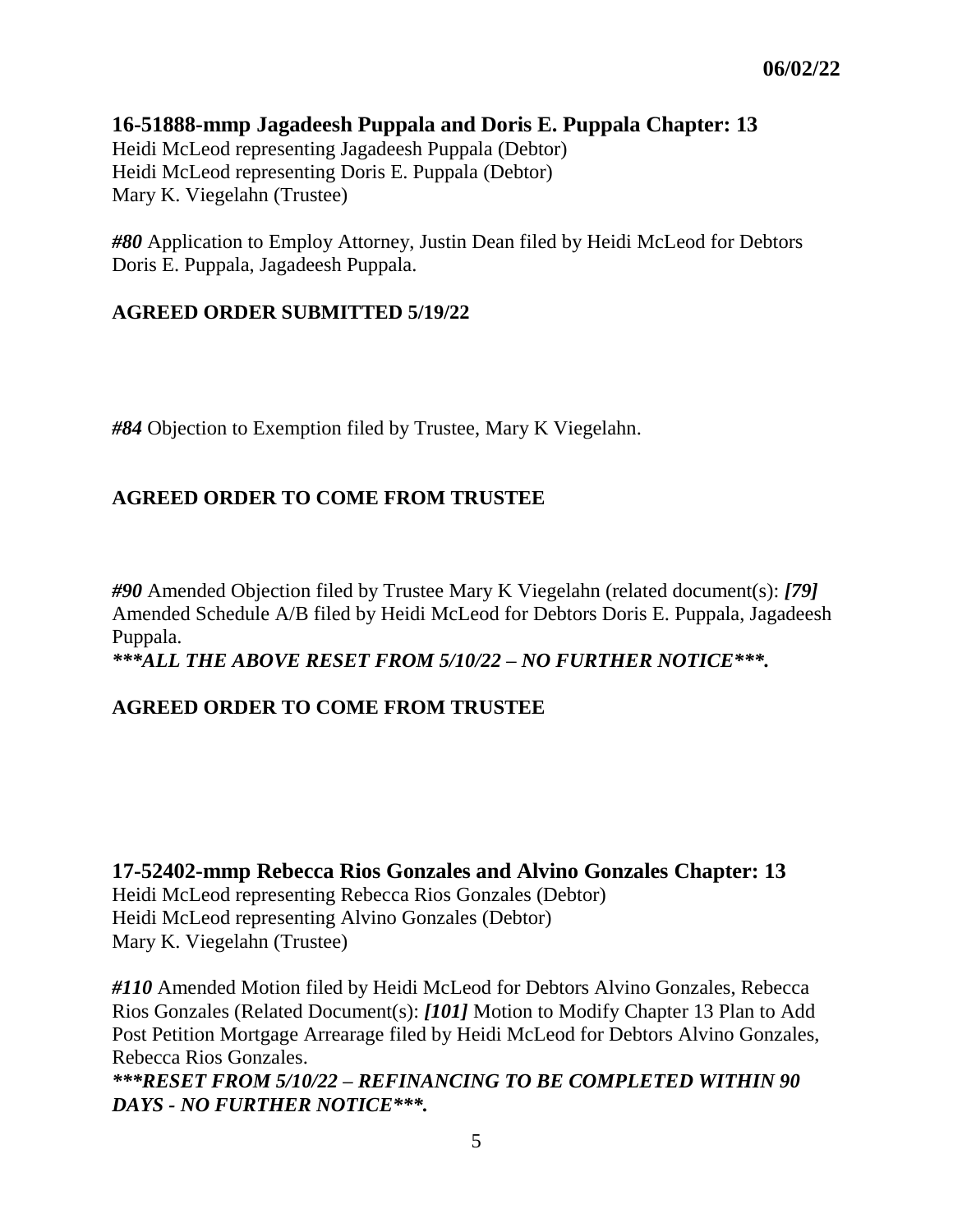# **18-50915-mmp Gregory Scott Moore and Lena Lynn Moore Chapter: 13**

Joris Robert Vanhemelrijck representing Gregory Scott Moore (Debtor) Joris Robert Vanhemelrijck representing Lena Lynn Moore (Debtor) Mary K. Viegelahn (Trustee)

*#75* **Fourth** Request for Additional Attorney's Fees on Chapter 13 Case filed by Joris Robert Vanhemelrijck for Debtors Gregory Scott Moore, Lena Lynn Moore.

#### **GRANT**

# **19-50205-mmp Jade Ann Kato Chapter: 13**

Joris Robert Vanhemelrijck representing Jade Ann Kato (Debtor) Mary K. Viegelahn (Trustee)

*#56* Motion to Approve and Disburse Auto Insurance Proceeds and First Request for Attorney Fees filed by Joris Robert Vanhemelrijck for Debtor Jade Ann Kato.

**RESET 6/30/2022 AT 1:30PM**

### **19-50269-mmp Michael Muniz Chapter: 13**

Magdalena Gonzales representing Michael Muniz (Debtor) Mary K Viegelahn, Chapter 13 Trustee (Trustee)

*#47* Trustee's Motion to Determine Whether Notice of Mortgage Payment Change Is Required Pursuant to Bankruptcy Rule 3002.1(b)(2). *\*\*\*RESET FROM 5/10/22 – NO FURTHER NOTICE\*\*\*.*

### **RESET 6/30/2022 AT 1:30PM**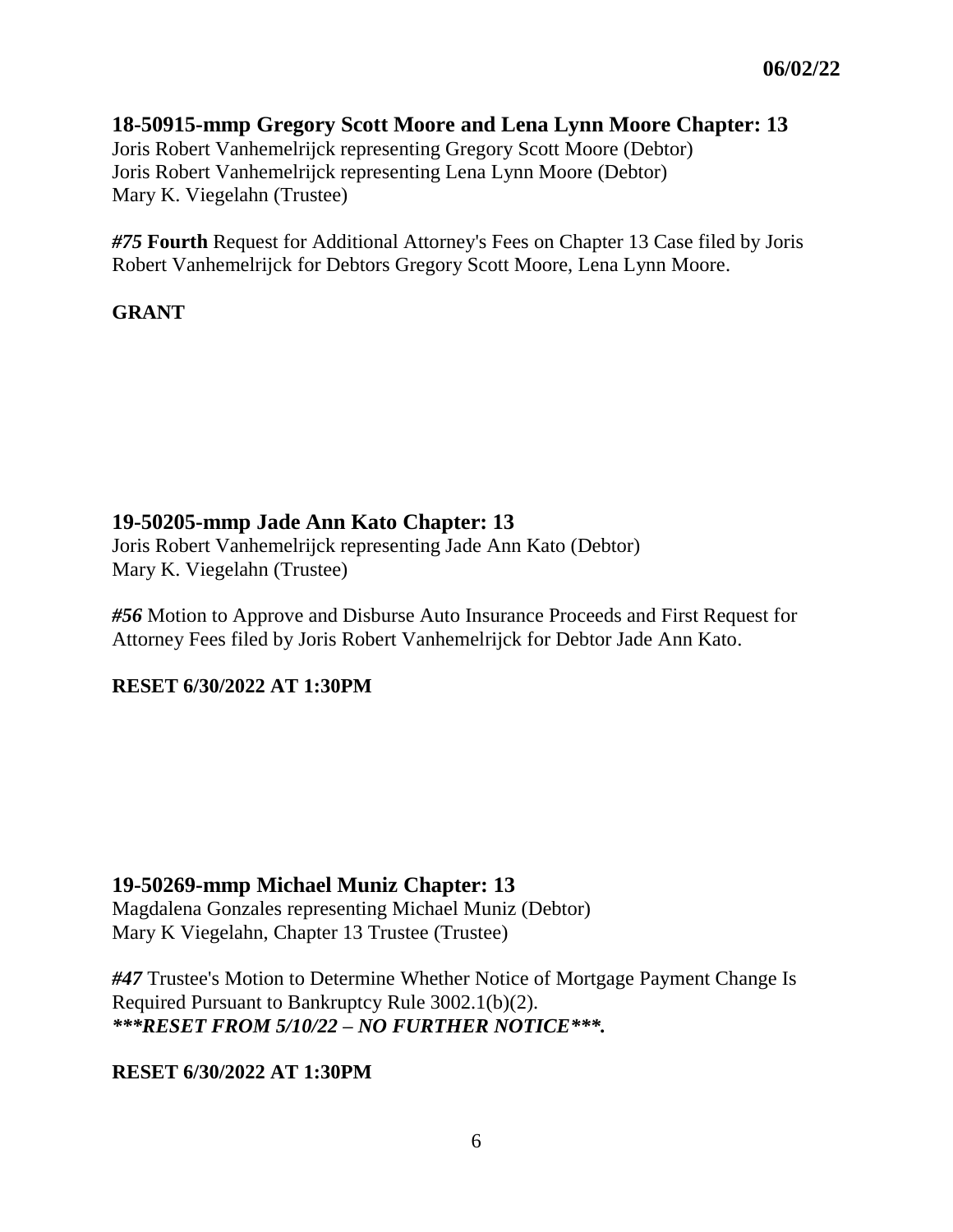### **19-51844-mmp Jesse Garcia Chapter: 13**

Joris Robert Vanhemelrijck representing Jesse Garcia (Debtor) Mary K. Viegelahn (Trustee)

*#57* Debtor's Motion to Modify Plan to Remove Pre-Petition Mortgage Arrears for Creditor MidFirst Bank and First Request for Additional Attorney's Fees in the Amount of \$1005.08 filed by Joris Robert Vanhemelrijck for Debtor Jesse Garcia.

#### **GRANT**

*#60* Objection to Confirmation of Plan filed by John Robert Callison for Creditor MidFirst Bank. (related document(s): *[2]* Chapter 13 Plan and Request for Valuation of Security filed by Jesse Garcia.

### **AGREED ORDER TO COME FROM J. ROBERT VANHEMELRIJCK**

#### **19-52564-mmp Ezequiel Ricord Chapter: 13**

Joris Robert Vanhemelrijck representing Ezequiel Ricord (Debtor) Mary K. Viegelahn (Trustee)

*#42* Trustee's Motion to Determine whether Notice of Mortgage Payment Change is required pursuant to Bankruptcy Rule 3002.1(b)(2). *\*\*\*RESET FROM 5/10/22 – NO FURTHER NOTICE\*\*\*.*

### **AGREED ORDER TO COME FROM TRUSTEE**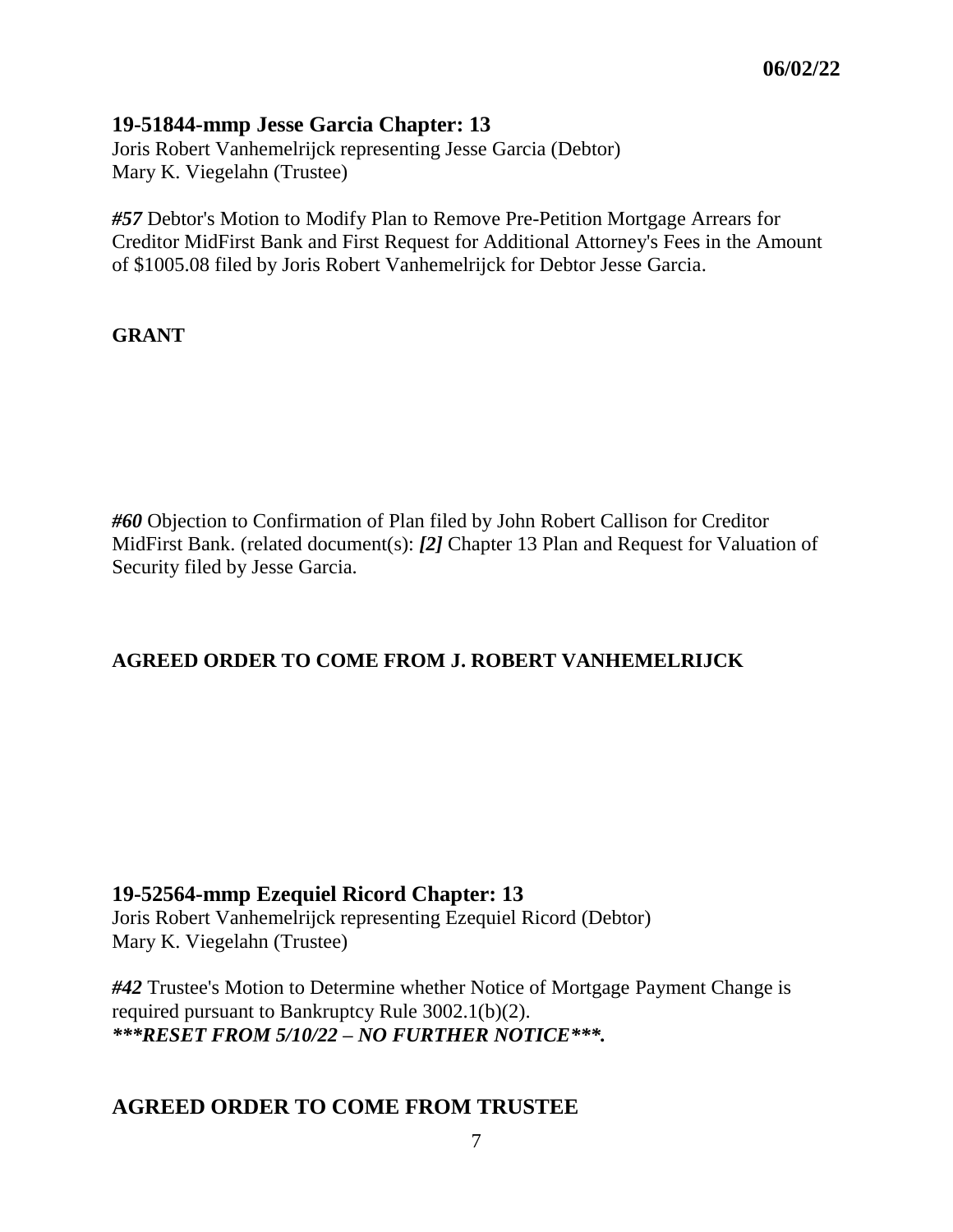### **21-50351-mmp Eduardo G. Ruiz Chapter: 13**

Heidi McLeod representing Eduardo G. Ruiz (Debtor) Mary K. Viegelahn (Trustee)

*#46* Objection to **Claim #1 of Bexar County** filed by Heidi McLeod for Debtor Eduardo G. Ruiz.

#### **AGREED ORDER TO COME FROM**

# **21-50626-mmp Jose Juan Macias Chapter: 13**

Heidi McLeod representing Jose Juan Macias (Debtor) Mary K. Viegelahn (Trustee)

*#44* Motion to Distribute Insurance Proceeds filed by Heidi McLeod for Debtor Jose Juan Macias. *\*\*\*RESET FROM 5/10/22 – NO FURTHER NOTICE\*\*\*.*

**RESET 6/30/22 AT 1:30PM**

### **21-50695-mmp Lan-Del TraiMar Carlisle Chapter: 13**

Joris Robert Vanhemelrijck representing Lan-Del TraiMar Carlisle (Debtor) Mary K. Viegelahn (Trustee)

*#19* Amended Trustee's Objection to Exemption. (related document(s) *[18]* Objection to Exemption filed by Trustee Mary K Viegelahn. *\*\*\*RESET FROM 5/10/22 – NO FURTHER NOTICE\*\*\*.*

### **AGREED ORDER SUBMITTED ON 5/19/22**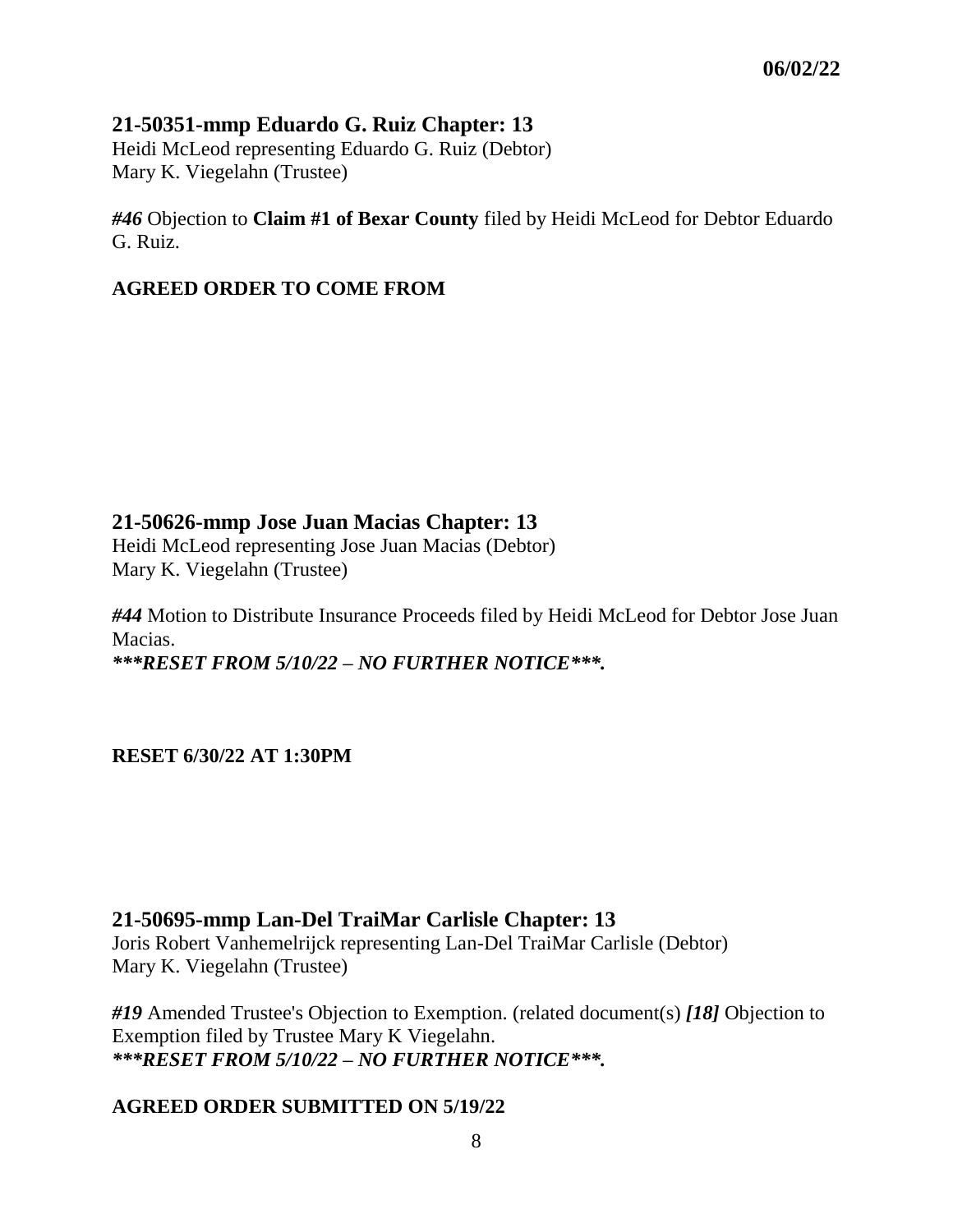### **21-51479-mmp Samuel Alvarado, Jr. Chapter: 13**

Nicholas C. Inman representing Samuel Alvarado Jr. (Debtor) Mary K. Viegelahn (Trustee)

*#26* Amended Objection to Exemption filed by Trustee Mary K. Viegelahn.

**22-50021-mmp Kenneth M. Lewis and Trisha M. Morales Padia Chapter: 13** Trisha Marie Morales Padia representing Kenneth M. Lewis (Debtor) Trisha Marie Morales Padia representing Trisha M. Morales Padia (Respondent) Mary K. Viegelahn (Trustee)

*#31* Motion to Withdraw as Counsel for Debtor's filed by Trisha Marie Morales Padia for Debtor Kenneth M. Lewis.

### **22-50062-mmp Lawonda M. Patterson Chapter: 13**

Jose L. Soria representing Lawonda M. Patterson (Debtor) Mary K. Viegelahn (Trustee)

*#13* Objection to Exemption filed by Trustee Mary K. Viegelahn.

#### **RESET 6/30/2022 AT 1:30PM**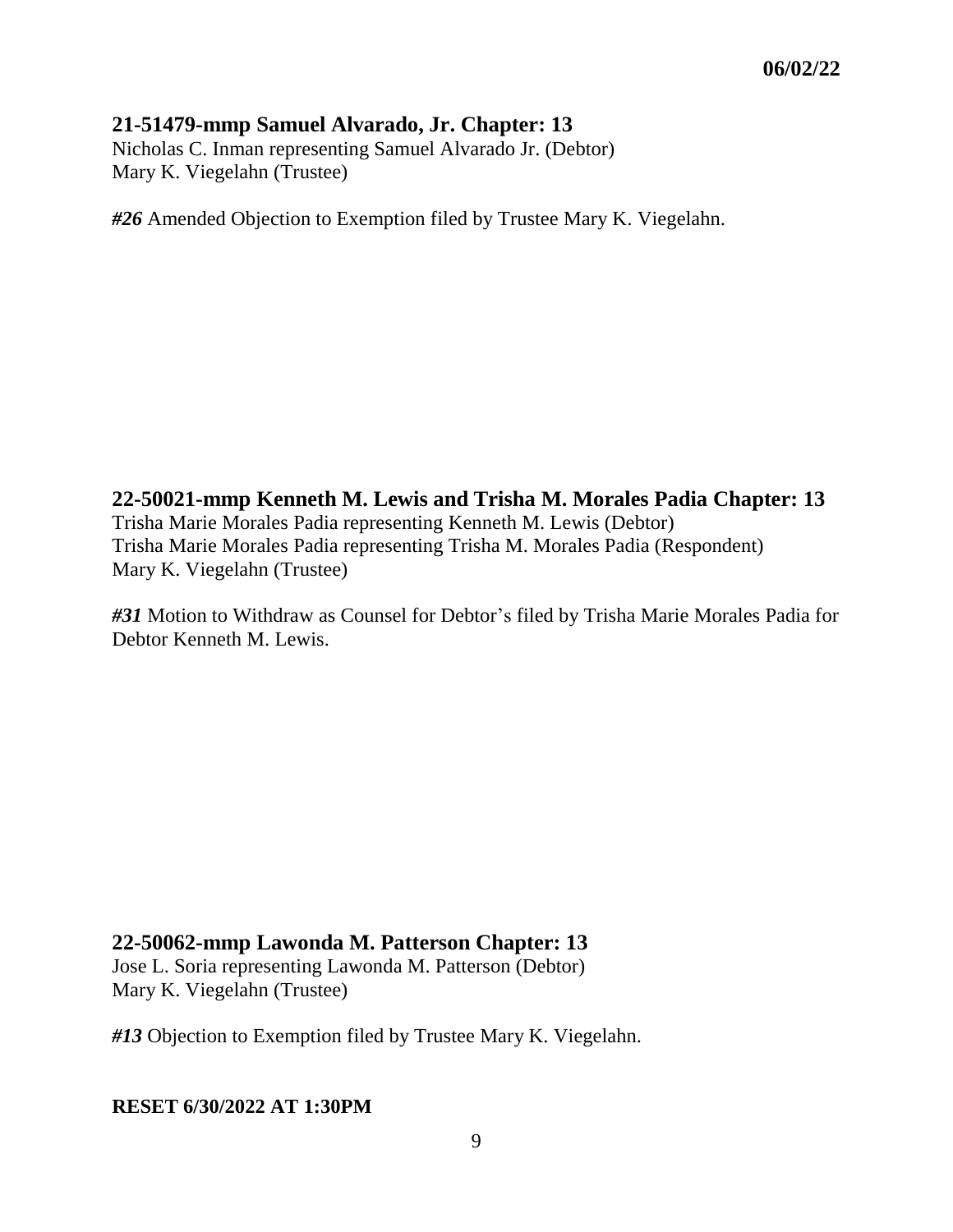### **22-50103-mmp Jason Travis Collier and Jamie Rae Collier Chapter: 13**

Nicholas C. Inman representing Jason Travis Collier (Debtor) Nicholas C. Inman representing Jamie Rae Collier (Debtor) Mary K. Viegelahn (Trustee)

*#17* Trustee's Motion to Dismiss Case for Other Reasons. *\*\*\*RESET FROM 5/10/22 – NO FURTHER NOTICE\*\*\*.*

#### **RESET 6/30/2022 AT 1:30PM**

# **22-50141-mmp Jimmy Dale Perryman Sr. and Terry Louise Perryman Chapter: 13**

Nicholas C. Inman representing Jimmy Dale Perryman Sr. (Debtor) Nicholas C. Inman representing Terry Louise Perryman (Debtor) Mary K. Viegelahn (Trustee)

*#14* Objection to Exemptions filed by Trustee Mary K. Viegelahn.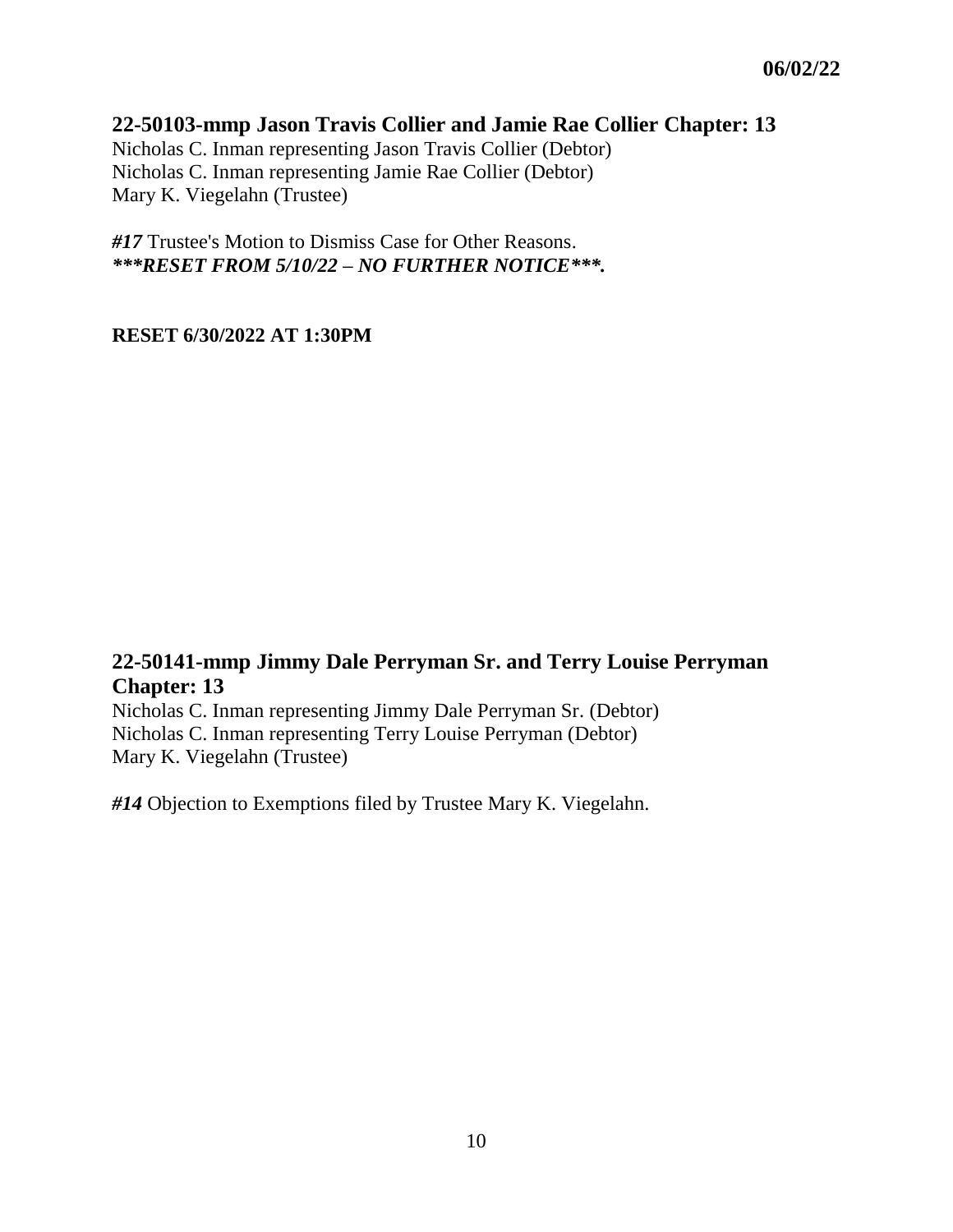### **22-50152-mmp Daniel Andrew Garza and Colleen Nicole Garza Chapter: 13**

Nicholas C. Inman representing Daniel Andrew Garza (Debtor) Nicholas C. Inman representing Colleen Nicole Garza (Debtor) Mary K. Viegelahn (Trustee)

*#12* Trustee's Motion to Dismiss Case for Other Reasons.

#### **RESET 6/30/2022 AT 1:30PM**

*#16* Confirmation. *\*\*\*BOTH MATTERS RESET FROM 5/10/22 – NO FURTHER NOTICE\*\*\*.*

**RESET 6/30/2022 AT 1:30PM**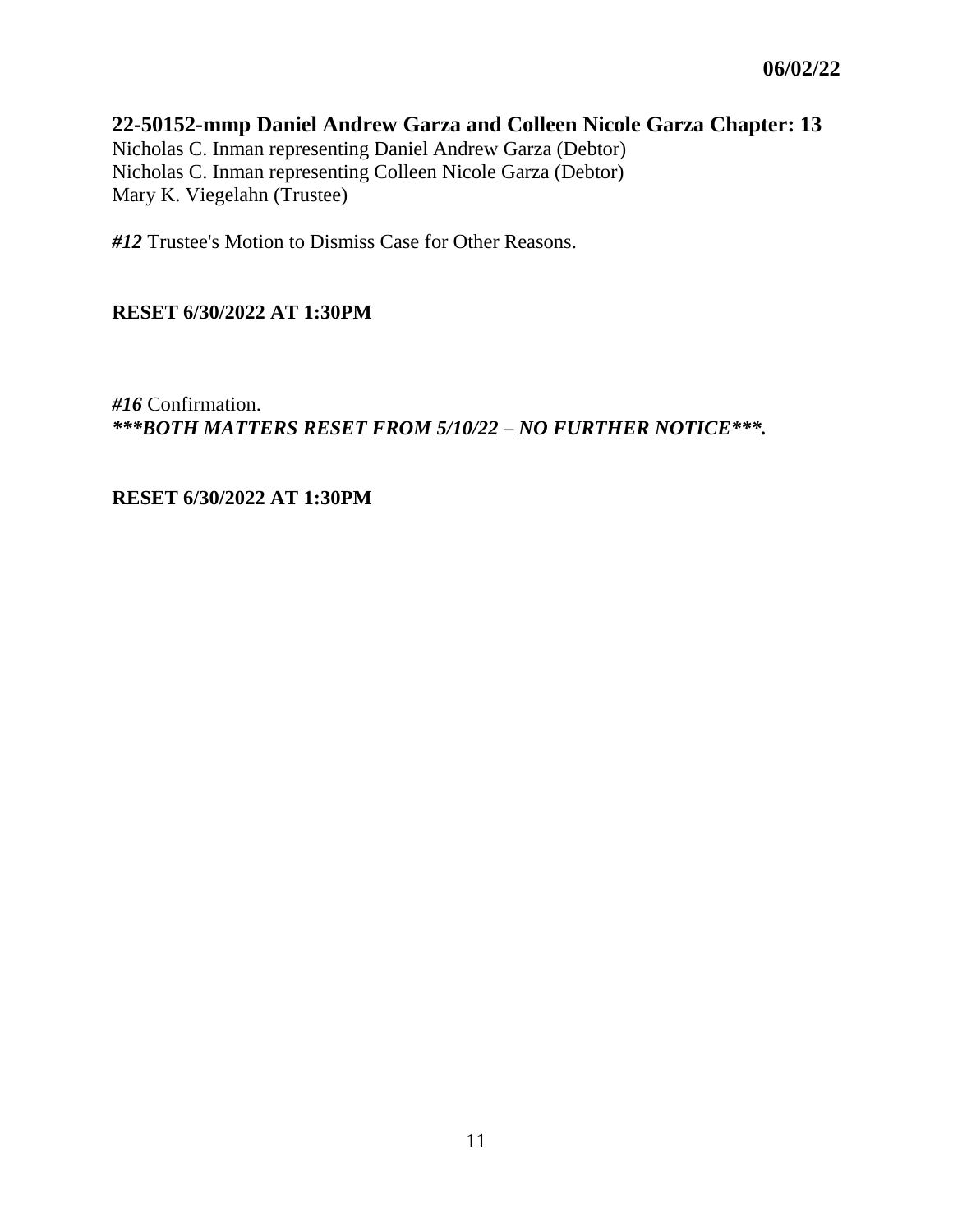*2:00 PM*

# *"SPECIAL SETTING CHAPTER THIRTEEN MATTERS"*

#### **17-52875-mmp Patricia Ann Reed Chapter: 13**

Joris Robert Vanhemelrijck representing Patricia Ann Reed (Debtor) Mary K. Viegelahn (Trustee)

*#148* Debtor's Motion to Modify Plan in Response and **Sixth** Request for Additional Attorney's Fees filed by Joris Robert Vanhemelrijck for Debtor Patricia Ann Reed (Related Document(s): *[144]* Trustee's Motion to Dismiss Case with Prejudice.

#### **19-50605-mmp Blanca Grace Martinez Chapter: 13**

Joris Robert Vanhemelrijck representing Blanca Grace Martinez (Debtor) Mary K. Viegelahn (Trustee)

*#48* Motion to Modify Plan in Response to Trustee's Motion to Dismiss Case, Surrender Property and **Second** Request for Additional Attorney's Fees filed by Joris Robert Vanhemelrijck for Debtor Blanca Grace Martinez (Related Document(s): *[43]* Trustee's Motion to Dismiss Case for Failure to Make Plan Payments.